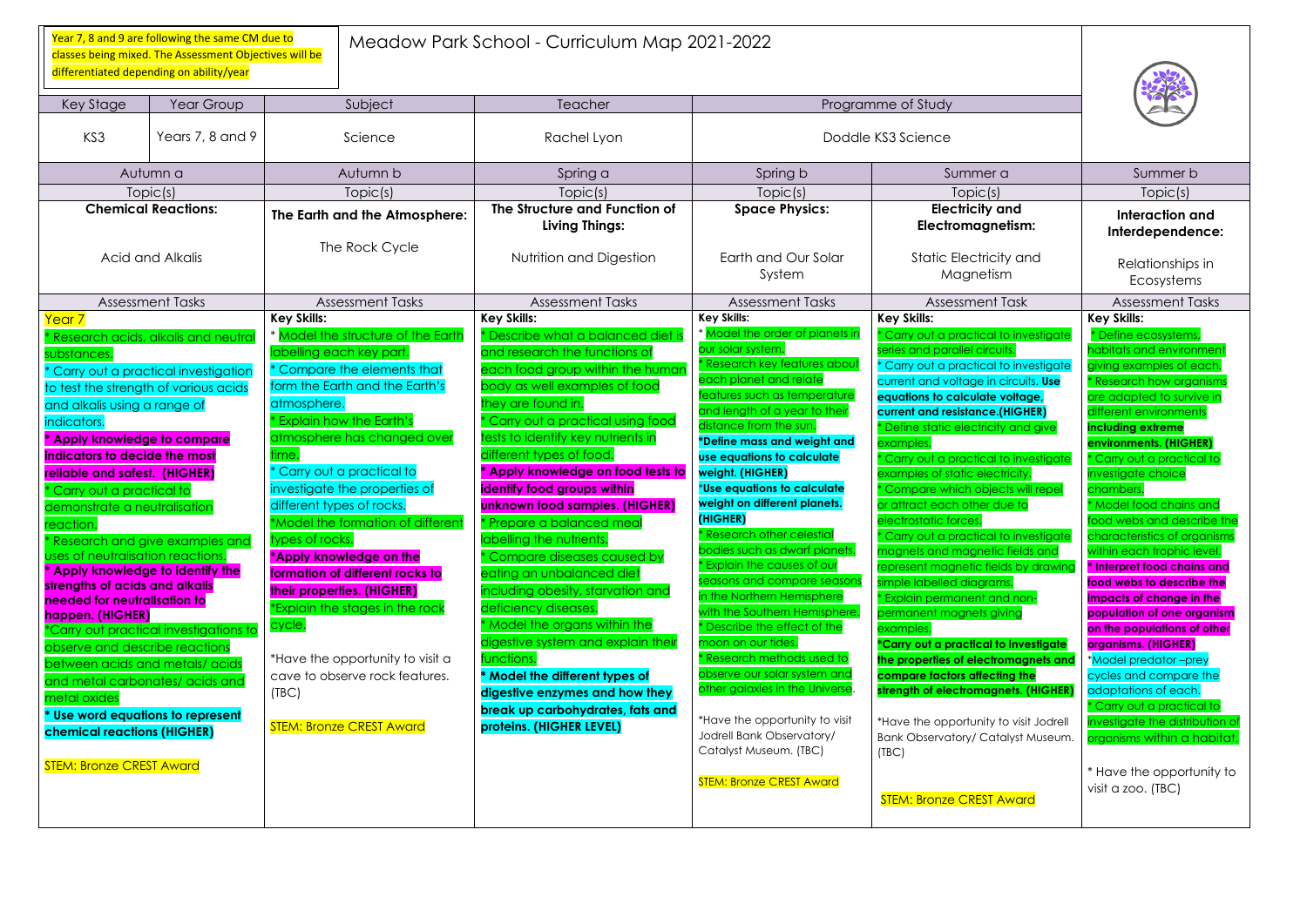| Year <sub>8</sub>                            | Year 8                                                   | <u>Year 8</u>                                            |                                                           |                                               |
|----------------------------------------------|----------------------------------------------------------|----------------------------------------------------------|-----------------------------------------------------------|-----------------------------------------------|
|                                              | * Model the structure of the Earth                       | * Describe what a balanced diet is                       |                                                           | Year 8                                        |
| * Research and compare a range               | labelling and explaining each                            | and research the functions of each                       | Year <sub>8</sub>                                         | Carry out a practic                           |
| of acids, alkalis and neutral                | key part.                                                | food group within the human body as                      | * Model the order of planets in                           | series and parallel cir<br>compare how currer |
| substances and identify substances           | * Compare the elements that                              | well examples of food they are found                     | our solar system including the                            | changes in series and                         |
| as acidic, alkaline and neutral.             | form the Earth and the Earth's                           |                                                          | position of asteroids, comets                             | circuits.                                     |
| Carry out a practical to test the            | atmosphere making links                                  | * Carry out a practical using food tests                 | and dwarf plants.                                         | *Use equations to ca                          |
| strength of various acids and alkalis        | between them.                                            | to identify key nutrients in different<br>types of food. | Research key features about                               | current and resistanc                         |
|                                              | * Explain how the Earth's                                | * Use detailed knowledge of food tests                   | each planet and other                                     | rearrange equations                           |
| using a range of indicators and              | atmosphere has changed over                              | to carry out a problem-solving                           | celestial bodies and use                                  | type questions. (HIGI                         |
| analyse the effectiveness of                 | time by analysing data.                                  | practical investigation.                                 | subject knowledge to relate                               | * Define static electri                       |
| different indicators.                        | Outline the stages in the carbon                         | * Prepare a balanced meal labelling                      | features such as temperature                              | examples explaining                           |
| Carry out a practical to                     | cycle explaining the link to                             | the nutrients and evaluate the extent                    | and length of a year to their                             | movement of electro                           |
| demonstrate a neutralisation                 | <b>Global Warming. (HIGHER)</b>                          | to which the meal is balanced,                           | distance from the sun.                                    | an object to become                           |
| reaction.                                    | * Carry out a practical to                               | identifying ways to add further                          | * Define gravity and mass and                             | static electricity.                           |
| * <mark>Write a word equation/ symbol</mark> |                                                          | nutrition.                                               | use equations to calculate                                | * Carry out a practic                         |
| equation to demonstrate the                  | investigate the properties of                            | <u>*Calculate the energy requirements of</u>             | how gravity changes on                                    | examples of static el                         |
| reactions. (HIGHER)                          | different types of rocks.                                | various people depending on age                          | different planets in space.                               | explaining their appli                        |
| <sup>*</sup> To research and give examples   | *Model the formation of different                        | and gender. (HIGHER)                                     | <b>Explain the causes of our</b>                          | Compare which ob                              |
| and uses of neutralisation reactions         | types of rocks making links<br>between the properties of | * Compare diseases caused by eating                      | seasons and compare seasons<br>in the Northern Hemisphere | or attract each othe                          |
| explaining the importance of the             | different types of rocks and how                         | an unbalanced diet including obesity,                    | with the Southern Hemisphere.                             | electrostatic forces.<br>'Carry out a practic |
| neutralisation reactions in each             | they were formed.                                        | starvation and deficiency diseases                       | Describe the effect of the                                | magnetic fields and                           |
| example.                                     | * Research the uses of rocks and                         | and make links with where globally                       | moon on our tides.                                        | magnetic fields by di                         |
| *Apply knowledge on neutralisation           | link the use to their properties.                        | certain diseases are more prevalent.                     | * Investigate how sound and                               | labelled diagrams id                          |
| reactions to complete problem                | *Explain the stages in the rock                          | (HIGHER)                                                 | light would travel in space.                              | the field strength is th                      |
| solving tasks/ to answer open ended          | cycle by linking together the                            | * Identify diseased linked to an                         | (HIGHER)                                                  | *Carry out a practice                         |
| questions. (HIGHER)                          | formation of each type of rock.                          | unbalanced diet when given a range<br>of symptoms.       | * Define a light year and apply                           | the properties of eled                        |
|                                              | <b>Apply knowledge to complete</b>                       | * Model the organs within the                            | knowledge to complete a                                   | and compare factor                            |
| *Carry out practical investigations to       | open ended questions on the                              | digestive system and explain their                       | problem solving task.                                     | strength of electrom                          |
| investigate reactions between acids          | rock cycle. (HIGHER)                                     | functions.                                               | <mark>, kesearch methods used to</mark>                   | knowledge to explai                           |
| and metals/ acids and metal                  |                                                          | * Model the different types of digestive                 | observe our solar system and                              | transformers work. (H                         |
| carbonates/ acids and metal                  | *Have the opportunity to visit a                         | enzymes and how they break up                            | other galaxies in the Universe.                           | * Research a range a                          |
| oxides/ combustion reactions and             | cave to observe rock features.                           | carbohydrates, fats and proteins.                        |                                                           | magnets including c                           |
| displacement reactions.                      |                                                          | Identify where in the digestive system                   | <i>*Opportunity to visit Jodrell</i>                      | (HIGHER)                                      |
| * Use word equations and symbol              | (TEC)                                                    | each enzyme is produced                                  | <b>Bank Observatory/ Catalyst</b>                         | *Have the opportuni <sup>-</sup>              |
| equations to represent chemical              |                                                          |                                                          | Museum (TBC)                                              | <b>Bank Observatory/C</b>                     |
| <b>reactions. (HIGHER)</b>                   | <b>STEM: Bronze CREST Award</b>                          |                                                          | <b>STEM: Bronze CREST Award</b>                           | (TEC)                                         |
| <b>STEM: Bronze CREST Award</b>              |                                                          |                                                          |                                                           | <b>STEM: Bronze CRES</b>                      |
|                                              |                                                          |                                                          |                                                           |                                               |
|                                              |                                                          |                                                          |                                                           |                                               |

al to investigate cuits and at and voltage d parallel

ilculate voltage, ce and *<u>to answer exam</u>* **type questions. (HIGHER)** city and give how the ns can caus<mark>e</mark> an object with

al to investigate ectricity cation. jects will repel due to

al to investigate represent awing accurate entifying where e strongest. al to investigate tromagnets s affecting the agnets. Apply **knowledge IIGHER) \* Research a range of uses of ompasses.** 

ty to visit Jodrell Catalyst Museum.

<mark>ST Award</mark>

Year 8 \* Define ecosystems, habitats and environment giving examples of each. \* Research how organism are adapted to survive in different environments including extreme environments. \* Carry out a practical to investigate choice chambers evaluating on the reliability and validity of the data recorded. \* Model food chains and food webs and describe the characteristics of organisms within each trophic level. **\* Use pyramids of numbers and biomass to represent changes between trophic levels. (HIGHER)** \* Interpret food chains and food webs to describe the impacts of change in the population of one organism on the populations of other organisms. \*Model predator –prey cycles and compare the adaptations of each. Explain the reasons for changes in the population size of predators and prey. \* Carry out a practical to investigate the distribution o organisms within a habitat. **Calculate the percentage cover. (HIGHER)**

\* Have the opportunity to visit a zoo. (TBC)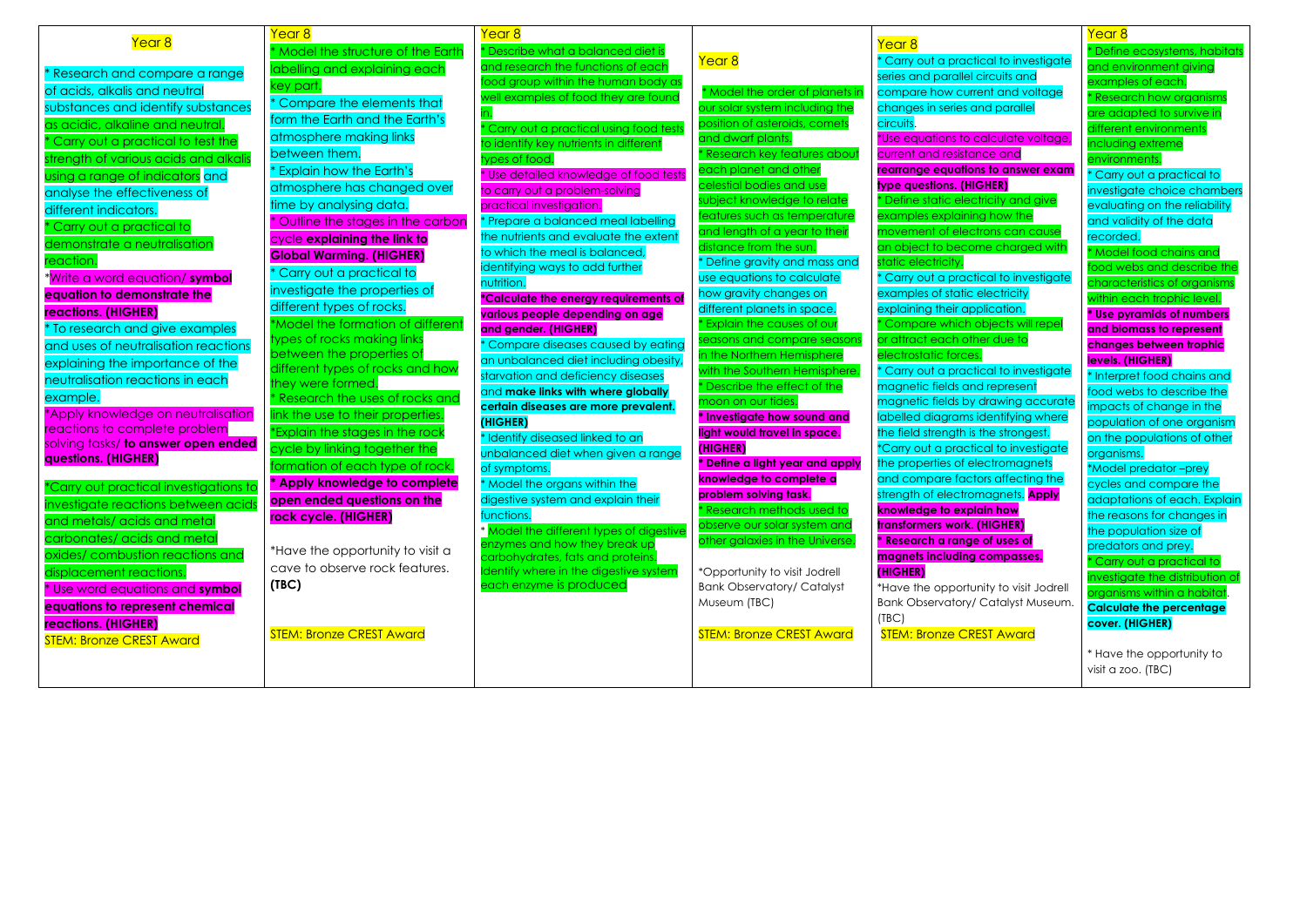| Year 9                                  | Year 9                                  | Year 9                                                                       | Year 9                                                        |                                           |
|-----------------------------------------|-----------------------------------------|------------------------------------------------------------------------------|---------------------------------------------------------------|-------------------------------------------|
| Compare a range of acids, alkalis       | * Model the structure of the Earth      | * Describe what a balanced diet is                                           | * Model the order of planets ir                               | Year 9                                    |
| and neutral substances and identify     | and label each key part adding          | and research the functions of each                                           | our solar system including the                                | * Carry out a practio                     |
| substances as acidic, alkaline and      | detailed descriptions.                  | food group within the human body as                                          | position of asteroids, comets                                 | series and parallel c                     |
| neutral.                                | Compare the elements that               | well examples of food they are found                                         | and dwarf plants.                                             | * Carry out a practio                     |
| Carry out a practical to test the       | form the Earth and the Earth's          |                                                                              | * Model the structure of the                                  | current and voltage                       |
|                                         | atmosphere.                             | Carry out a practical using food tests                                       | Universe, researching different                               | in circuits.                              |
| strength of various acids and alkalis   | <b>Explain how the Earth's</b>          | to identify key nutrients in different                                       | types of galaxies.                                            | <b>Apply knowledge o</b>                  |
| using a range of indicators and         |                                         | types of food.                                                               | <b>Research key features about</b>                            | equations to compl<br>questions and probl |
| analyse the effectiveness of            | atmosphere has changed over             | * Use detailed knowledge of food tests                                       | each planet and relate                                        | (HIGHER)                                  |
| different indicators.                   | time by analysing data.                 | to carry out a problem-solving                                               | features such as temperature                                  | * Define static elect                     |
| *Use detailed subject knowledge on      | *Predict how the composition of         | practical investigation and write a                                          | and length of a year to their                                 | examples explaining                       |
| indicators to complete a problem-       | gases in the atmosphere will            | report to explain findings.                                                  | distance from the sun.                                        | the movement of el                        |
| solving investigation.                  | change in the future and link to        | * Apply knowledge on food tests to                                           | <b>* Research other celestial</b>                             | cause an object to                        |
| * Carry out a practical to              | key events and human activities.        | explain how to carry out reliable and                                        | bodies such as dwarf planets                                  | charged with static                       |
| demonstrate a neutralisation            | (HIGHER)                                | valid investigations to identify food                                        | and apply knowledge to                                        | * Carry out a practio                     |
| reaction and write a word               | <b>Explain the stages in the carbon</b> | groups in specified food.                                                    | explain why Pluto is no longer                                | examples of static e                      |
| equation/ symbol equation to            | cycle and discuss the causes and        | * Prepare a balanced meal labelling<br>the nutrients and evaluate the extent | classed as a dwarf planet.<br>* Explain the causes of our     | explaining their app                      |
| demonstrate the reactions and           | impacts of increasing Carbon            | to which the meal is balanced,                                               | seasons and compare seasons                                   | predict which objed                       |
| <b>balance them. (HIGHER)</b>           | <b>Dioxide levels</b>                   | identifying ways to add further                                              | in the Northern Hemisphere                                    | attract each other                        |
| Research and give examples and          | Carry out a practical to                | nutrition.                                                                   | with the Southern Hemisphere.                                 | electrostatic forces.                     |
| uses of neutralisation reactions        | investigate the properties of           | *Calculate the energy requirements of                                        | <b>Describe the effect of the</b>                             | * Carry out a practio                     |
| explaining the importance of the        | different types of rocks.               | various people depending on age                                              | moon on our tides and apply                                   | magnets and magr                          |
| neutralisation reaction in each         | *Model the formation of different       | and gender based on the analysis of                                          | knowledge to answer open                                      | represent magnetic                        |
|                                         | types of rocks adding detailed          | data.                                                                        | ended questions.                                              | accurate labelled a                       |
| example.                                | descriptions of each stage.             | Compare diseases caused by eating                                            | * Investigate how sound and                                   | identifying where th                      |
| * For given examples, identify the pH   |                                         | an unbalanced diet including obesity,                                        | light would travel in space                                   | the strongest and us                      |
| of substances needed for                | Make a link between the                 | starvations and deficiency diseases                                          | using equations to calculate                                  | label the direction o                     |
| neutralisation to happen.               | properties of different types of        | and link these diseases to lifestyle                                         | speed. (HIGHER)                                               | field.                                    |
| *Apply knowledge to complete            | rocks and how they were formed.         | choices/ prevalence in less                                                  | * Define a light year.                                        | <i>*Carry out a practic</i>               |
| open ended questions showing an         | Identify locations around the UK        | economically developed countries                                             | <b>Define gravity and calculate</b>                           | the properties of ele                     |
| in-depth understanding. (HIGHER)        | where different rock types are          | compared to more economically                                                | how gravity changes on                                        | and compare facto<br>strength of electron |
| *Carry out practical investigations to  | found as part of a problem              | developed countries.                                                         | different planets in space.                                   | *Write a conclusion                       |
| investigate reactions between acids     | solving activity.                       | * Apply knowledge to identify                                                | <b>Rearrange equations to</b>                                 | different factors incl                    |
| and metals/acids and metal              | Research the uses of rocks and          | diseases linked to an unbalanced diet                                        | calculate mass or gravity on                                  | strength of an elect                      |
| carbonates/ acids and metal             | link the use to their properties.       | when given a range of symptoms.                                              | different planets. (HIGHER)                                   | * Research a range                        |
| oxides/ combustion reactions,           | *Explain the stages in the rock         | (HIGHER)                                                                     | * Research methods used to                                    | magnets including                         |
| displacement reactions and thermal      | cycle by linking together the           | * Model the organs within the                                                | observe our solar system and                                  | explain how compo                         |
| decomposition reactions.                | formation of each type of rock.         | digestive system and explain their<br>functions comparing adaptations of     | other galaxies in the Universe.<br>Compare the advantages and | (HIGHER)                                  |
| * Use word equations and symbol         | *Apply knowledge to complete            | the small intestine and explain how                                          | disadvantages of each.                                        | *Have the opportur                        |
| equations to represent chemical         | higher level exam questions.            | this links to the better absorption of                                       | * Consider the theory of the Big                              | <b>Bank Observatory/</b>                  |
| reactions and <b>balance a range of</b> | (HIGHER)                                | nutrients. (HIGHER)                                                          | <b>Bang and evidence that can</b>                             | (TEC)                                     |
| symbol equations. (HIGHER)              |                                         | * Model the different types of digestive                                     | support or refute the theory.                                 |                                           |
|                                         | *Have the opportunity to visit a        | enzymes and how they break up                                                | (HIGHER)                                                      |                                           |
| <b>STEM: Bronze CREST Award</b>         | cave to observe rock features.          | carbohydrates, fats and proteins.                                            | <i>*Opportunity to visit Jodrell</i>                          | <b>STEM: Bronze CRE</b>                   |
|                                         | (TEC)                                   | Identify where in the digestive system                                       | <b>Bank Observatory/ Catalyst</b>                             |                                           |
|                                         | <b>STEM: Bronze CREST Award</b>         | each enzyme is produced.                                                     | museum (TBC)                                                  |                                           |
|                                         |                                         | * Carry out an investigation to                                              |                                                               |                                           |
|                                         |                                         | investigate the effect of different                                          | <b>STEM: Bronze CREST Award</b>                               |                                           |
|                                         |                                         | factors on enzyme                                                            |                                                               |                                           |
|                                         |                                         | activity. (HIGHER)                                                           |                                                               |                                           |

tical to investigate circuits. tical to investigate ae and resistance

**Apply on circuits and plete exam type blem solve.** 

ctricity and give ng in detail how electrons can o become ic electricity. tical to investigate electricity pplications and ects will repel or r due to

tical to investigate anetic fields and ic fields by drawing diagrams the field strength is use compasses to of the magnetic

tical to investigate **lectromagnets** tors affecting the magnets. on explaining why crease the ctromagnet. **e** of uses of **g** compasses and **passes work.** 

unity to visit Jodrell / Catalyst Museum.

REST Award

Year 9 \* Define ecosystems, habitats and environment giving examples of each and identify the biotic and abiotic factors in each.  $*$  Research how organism: are adapted to survive in different environment: including extreme environments. \* Carry out a practical to investigate choice chambers evaluating on the reliability and validity of the data recorded. Link results to explaining why organisms live in specific habitats. \* Model food chains and food webs and describe the characteristics of organism within each trophic level. \* Interpret food chains and food webs to describe the impacts of change in the population of one organism on the populations of other organisms. \* Construct and interpret pyramids of numbers, pyramids of biomass and pyramids of energy to represent the number of organisms at each tropic level. **\* Define bioaccumulation and research the impacts that using chemical fertilisers can have on organisms at the top of food chains. (HIGHER)** \*Model predator –prey cycles and compare the adaptations of each. Explain the reasons for changes in the population size of predators and prey. **\*Apply knowledge to plan how to investigate the distribution of organisms within an area. (HIGHER)** \* Have the opportunity to visit a zoo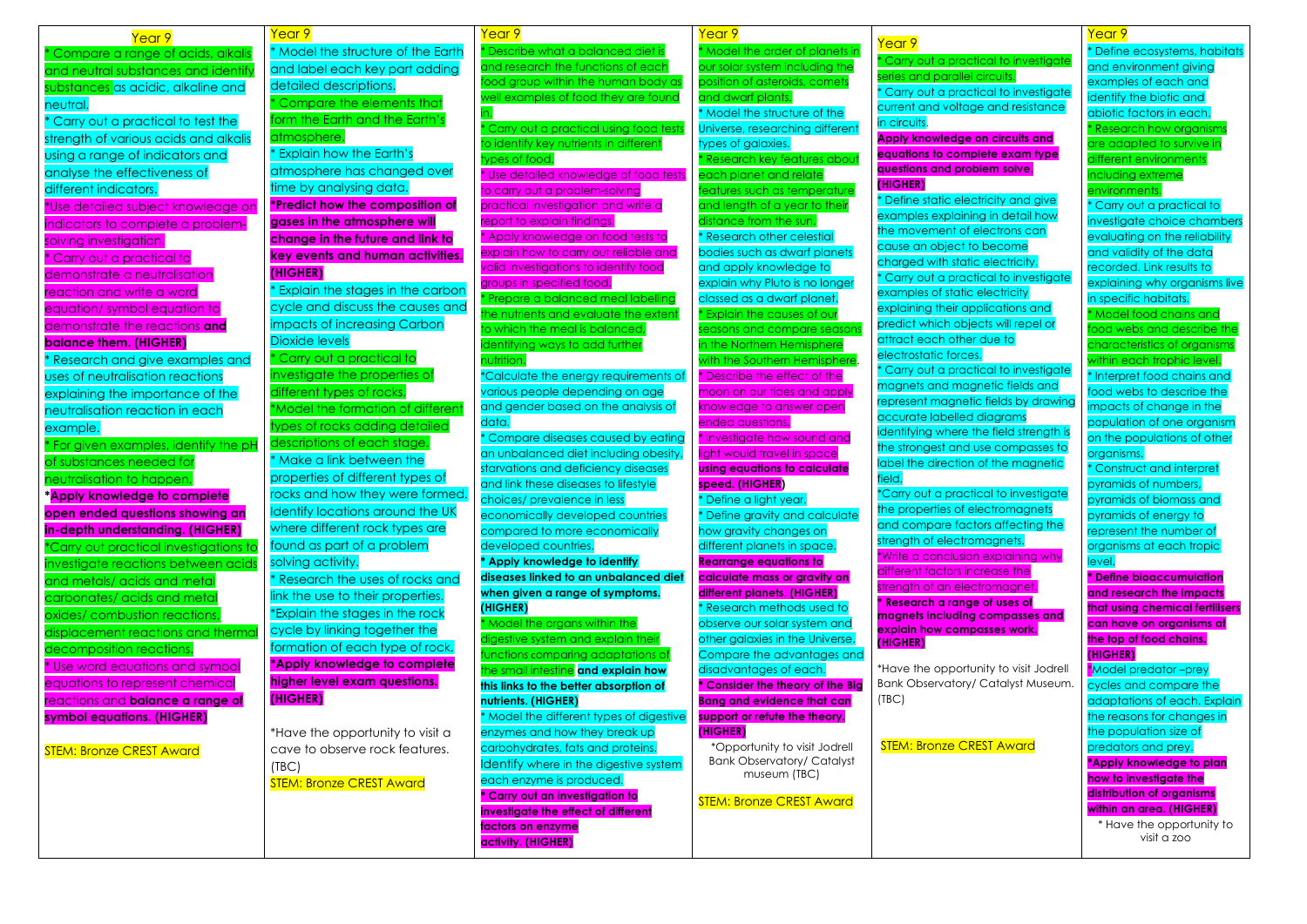| Personal<br>Development/CEIAG                                                                                                                                                                                                                                                                              | Personal<br>Development/CEIAG                                                                                                                                                                                                                                                                                        | Personal<br>Development/CEIAG                                                                                                                                                                                                                                                                                                                                                                      | Personal<br>Development/CEIAG                                                                                                                                                                                                                                                                                           | Personal<br>Development/CEIAG                                                                                                                                                                                                                                                                                   | Personal<br>Development/CEIAG                                                                                                                                                                                                                                                                                                        |
|------------------------------------------------------------------------------------------------------------------------------------------------------------------------------------------------------------------------------------------------------------------------------------------------------------|----------------------------------------------------------------------------------------------------------------------------------------------------------------------------------------------------------------------------------------------------------------------------------------------------------------------|----------------------------------------------------------------------------------------------------------------------------------------------------------------------------------------------------------------------------------------------------------------------------------------------------------------------------------------------------------------------------------------------------|-------------------------------------------------------------------------------------------------------------------------------------------------------------------------------------------------------------------------------------------------------------------------------------------------------------------------|-----------------------------------------------------------------------------------------------------------------------------------------------------------------------------------------------------------------------------------------------------------------------------------------------------------------|--------------------------------------------------------------------------------------------------------------------------------------------------------------------------------------------------------------------------------------------------------------------------------------------------------------------------------------|
| <b>Career focus:</b><br>Trip to Lush store to experience<br>alternative Science related jobs.<br>PD Focus: Health and Well-being<br>As part of the STEM challenge<br>research different ways of<br>promoting a positive mental well-<br>being.<br>(Bronze CREST Award: Investigating<br><b>Bath Bombs)</b> | <b>Career focus:</b><br>Trip to Lush store to experience<br>alternative Science related jobs.<br>PD Focus: Health and Well-being<br>Walk outdoors to identify different<br>rock types/ formations as part of<br>enrichment and to highlight the<br>positive impact on well-being of<br>spending time outdoors. (TBC) | <b>Career focus:</b><br>Research task to find jobs of<br>interest that are related to the<br>food industry or the Health sector.<br><b>PD Focus: Relationships</b><br>Emphasis placed on social skills<br>with the practical investigation<br>task. Are students able to work in a<br>group, listen to ideas and divide a<br>task up fairly before relaying their<br>findings back to their group? | <b>Career focus:</b><br>Trip to Jodrell Bank or the<br>Catalyst Museum to<br>experience Science related<br>jobs within that sector.<br><b>PD Focus: Relationships</b><br>Consider the qualities<br>needed in people who<br>have to go on space<br>missions. How do they avoid<br>conflict within such a small<br>space? | <b>Career focus:</b><br>Trip to Jodrell Bank or the Catalyst<br>Museum to experience Science<br>related jobs within that sector.<br>PD Focus: Living in the wider<br>world<br>Consider the problems faced<br>around the world in terms of<br>inequalities relating to access to<br>electricity or the internet. | <b>Career Focus</b><br>Trip to the zoo to experience<br>alternative Science related<br>jobs within the wildlife sector.<br>(Include jobs within the<br>RSPCA.)<br>PD Focus: Living in the wider<br>world<br>Consider the reasons for<br>animals becoming<br>endangered or extinct and<br>what we can do to prevent<br>further cases. |
| Reading & Writing                                                                                                                                                                                                                                                                                          | <b>Reading &amp; Writing</b>                                                                                                                                                                                                                                                                                         | <b>Reading &amp; Writing</b>                                                                                                                                                                                                                                                                                                                                                                       | <b>Reading &amp; Writing</b>                                                                                                                                                                                                                                                                                            | <b>Reading &amp; Writing</b>                                                                                                                                                                                                                                                                                    | <b>Reading &amp; Writing</b>                                                                                                                                                                                                                                                                                                         |
| Recording research on acids and<br>alkalis clearly spelling key words<br>correctly.<br>- Recording observations from<br>practical tasks clearly.<br>- Writing in full sentences with<br>correct punctuation to answer open<br>ended questions.                                                             | Writing in full sentences with<br>correct punctuation to form<br>conclusions and answers to open<br>ended questions.<br>- Including correctly spelt key<br>words in descriptions.<br>- Applying knowledge of phonics<br>to spell out new words when<br>reading information / methods for<br>practical tasks.         | - Reading factual information on<br>diseases and balanced diets,<br>highlighting key facts and using<br>their skills of inference.<br>- Recording observations clearly<br>spelling key words correctly.<br>- Writing conclusions using full<br>sentences and using connectives<br>to include explanations.                                                                                         | - Using deduction to highlight<br>key facts within a text answer<br>short questions.<br>- Using inference to form ideas<br>and opinions about research<br>or a concept/ theory.<br>- Writing in full sentences with<br>correct punctuation to answer<br>open ended questions.                                           | Recording observations clearly<br>spelling key words correctly.<br>- Writing conclusions using full<br>sentences and using connectives<br>to include explanations.<br>- Applying knowledge of phonics<br>to spell out new words when<br>reading information / methods for<br>practical tasks.                   | - Reading factual information<br>on adaptations, highlighting<br>key facts and using their skills<br>of inference.<br>- Recording observations<br>clearly spelling key words<br>correctly.<br>- Writing in full sentences with<br>correct punctuation to<br>answer open ended<br>questions.                                          |
| Speaking & Listening                                                                                                                                                                                                                                                                                       | Speaking & Listening                                                                                                                                                                                                                                                                                                 | Speaking & Listening                                                                                                                                                                                                                                                                                                                                                                               | Speaking & Listening                                                                                                                                                                                                                                                                                                    | Speaking & Listening                                                                                                                                                                                                                                                                                            | Speaking & Listening                                                                                                                                                                                                                                                                                                                 |
| - Listening carefully to methods<br>ahead of practical skills.<br>- Verbally sharing ideas about<br>practical results/listening<br>respectfully to the ideas of others.<br>- Presenting ideas as a group/pair<br>during the Bronze CREST challenge.                                                        | - Listening carefully to methods<br>ahead of practical skills.<br>- Verbally sharing ideas about<br>practical results/listening<br>respectfully to the ideas of others.<br>- Verbally explaining the<br>processes in their model of the<br>rock cycle.                                                               | Listening attentively during verbal<br>explanations recalling the<br>information that has been relayed.<br>- Speaking respectfully to their<br>peers when working as a team<br>during the practical investigations.<br>- Including key words when<br>verbally explaining results and                                                                                                               | Presenting ideas verbally<br>as a group/ pair during the<br>Bronze CREST challenge.<br>- Listening attentively during<br>verbal explanations<br>recalling the information<br>that has been relayed in<br>video clips.                                                                                                   | - Presenting ideas verbally as a<br>group/ pair during the Bronze<br>CREST challenge.<br>- Listening carefully to methods<br>ahead of practical skills.<br>- Verbally sharing ideas about<br>practical results/listening<br>respectfully to the ideas of others.                                                | Listening attentively during<br>verbal explanations recalling<br>the information that has<br>been relayed in video clips.<br>- Verbally sharing ideas<br>about practical results/<br>listening respectfully to the<br>ideas of others.                                                                                               |
| Numeracy & Mathematical<br>Reasoning                                                                                                                                                                                                                                                                       | Numeracy & Mathematical<br>Reasoning                                                                                                                                                                                                                                                                                 | Numeracy & Mathematical<br>Reasoning                                                                                                                                                                                                                                                                                                                                                               | Numeracy &<br><b>Mathematical Reasoning</b>                                                                                                                                                                                                                                                                             | Numeracy & Mathematical<br>Reasoning                                                                                                                                                                                                                                                                            | Numeracy &<br>Mathematical<br>Reasoning                                                                                                                                                                                                                                                                                              |
| - Problem solving: applying<br>knowledge on neutralisation and<br>the pH scale to identify what<br>strength acid would be needed to<br>neutralise a specified alkali.<br>- Reading scales accurately during<br>practical tasks.                                                                            | Extrapolating data in graphs to<br>predict future changes in the<br>atmospheric Carbon Dioxide.<br>- Reading scales accurately<br>during practical tasks.<br>- Interpreting data to form a<br>conclusion and support key facts.                                                                                      | Reading scales accurately during<br>practical tasks.<br>- Using basic operations to analyse<br>data in order to form a conclusion.<br>- Using deduction to prove or<br>disprove a statement.                                                                                                                                                                                                       | - Using equations to<br>calculate weight and<br>speed.<br>- Rearranging equations to<br>calculate mass and gravity.<br>- Interpreting and analysing<br>data to answer questions.                                                                                                                                        | - Using equations to calculate<br>voltage, current and resistance.<br>- Rearranging equations to<br>calculate voltage, current and<br>resistance.<br>Reading scales accurately<br>during practical tasks.                                                                                                       | - Using basic operations to<br>analyse data in order to<br>form a conclusion.<br>- Using deduction to prove<br>or disprove a statement.                                                                                                                                                                                              |
| Creative Media                                                                                                                                                                                                                                                                                             | Creative Media                                                                                                                                                                                                                                                                                                       | Creative Media                                                                                                                                                                                                                                                                                                                                                                                     | Creative Media                                                                                                                                                                                                                                                                                                          | Creative Media                                                                                                                                                                                                                                                                                                  | Creative Media                                                                                                                                                                                                                                                                                                                       |